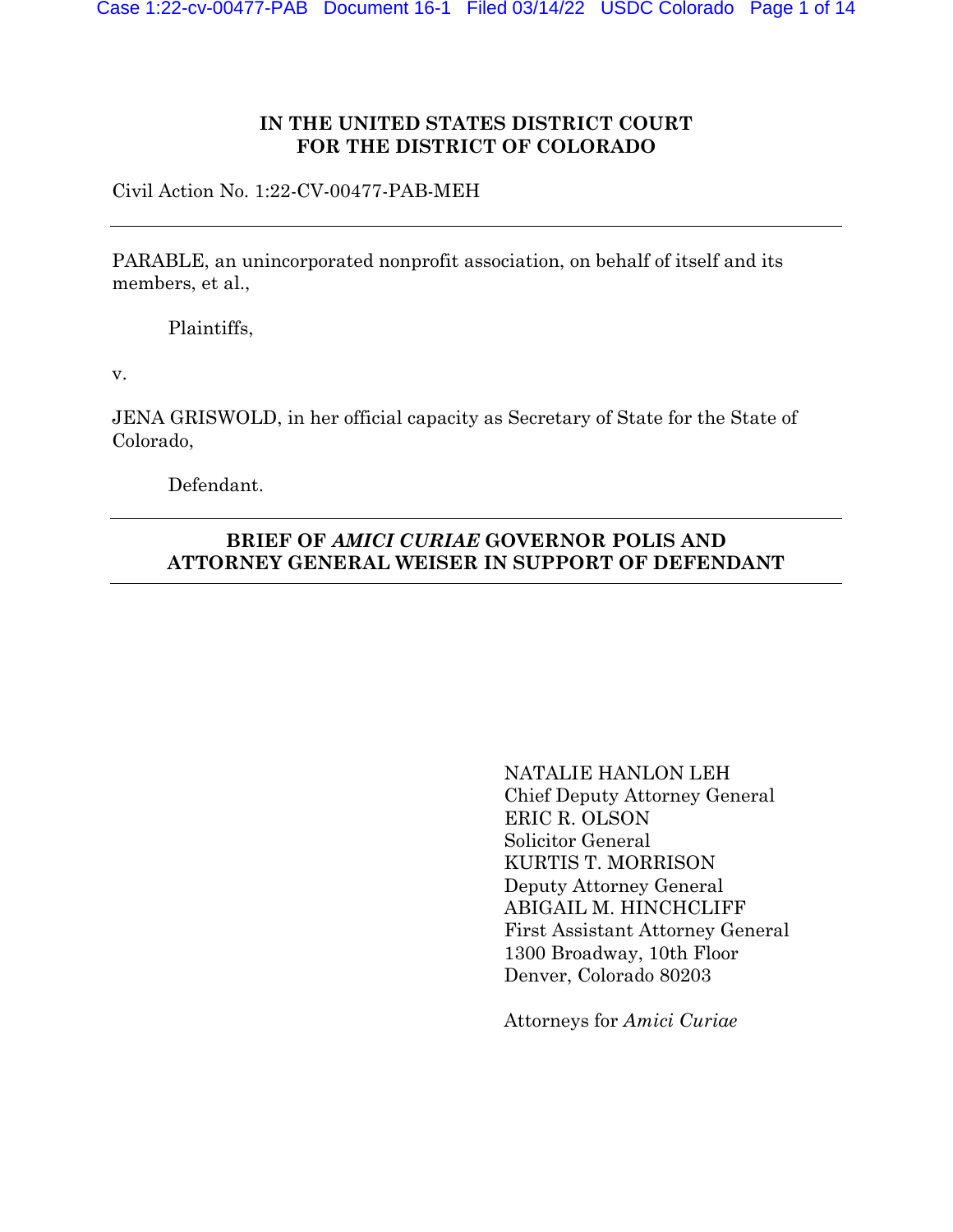#### **INTRODUCTION**

Plaintiffs seek relief on behalf of a political party that did not choose to join the Plaintiffs' suit. And the relief they seek is extraordinary. At each step of their argument, Plaintiffs ask this court to disregard the rights and choices of the State, the voters that approved the law, and Plaintiffs' own political party.

Under Supreme Court precedent, states may determine the nominating process for state offices. Ignoring this authority, Plaintiffs ask this court—without the guidance of any manageable legal standards—to force Colorado to facilitate the process that these Plaintiffs prefer. Under the U.S. Constitution, political parties have the right to choose whether to open or close their nomination process. The Colorado Republican Party did just that when it voted overwhelmingly to keep a semiopen primary rather than a closed assembly process. Plaintiffs now ask the Court to invalidate that choice. Finally, the people have a right under the Colorado Constitution to initiate laws governing the State and to manage the integrity of their elections. Yet Plaintiffs seek to override the will of the people and require the Court to rewrite a law approved by Colorado voters.

The Court should reject Plaintiffs' request for a preliminary injunction.

#### **ARGUMENT**

## **I. Plaintiffs allege constitutional violations on behalf of a party that has not joined their case.**

The alleged right asserted by Plaintiffs here is an unusual one. Plaintiffs assert that their associational rights are violated when the political party to which they belong is "forced to associate with unaffiliated voters" in a semi-open primary. Doc.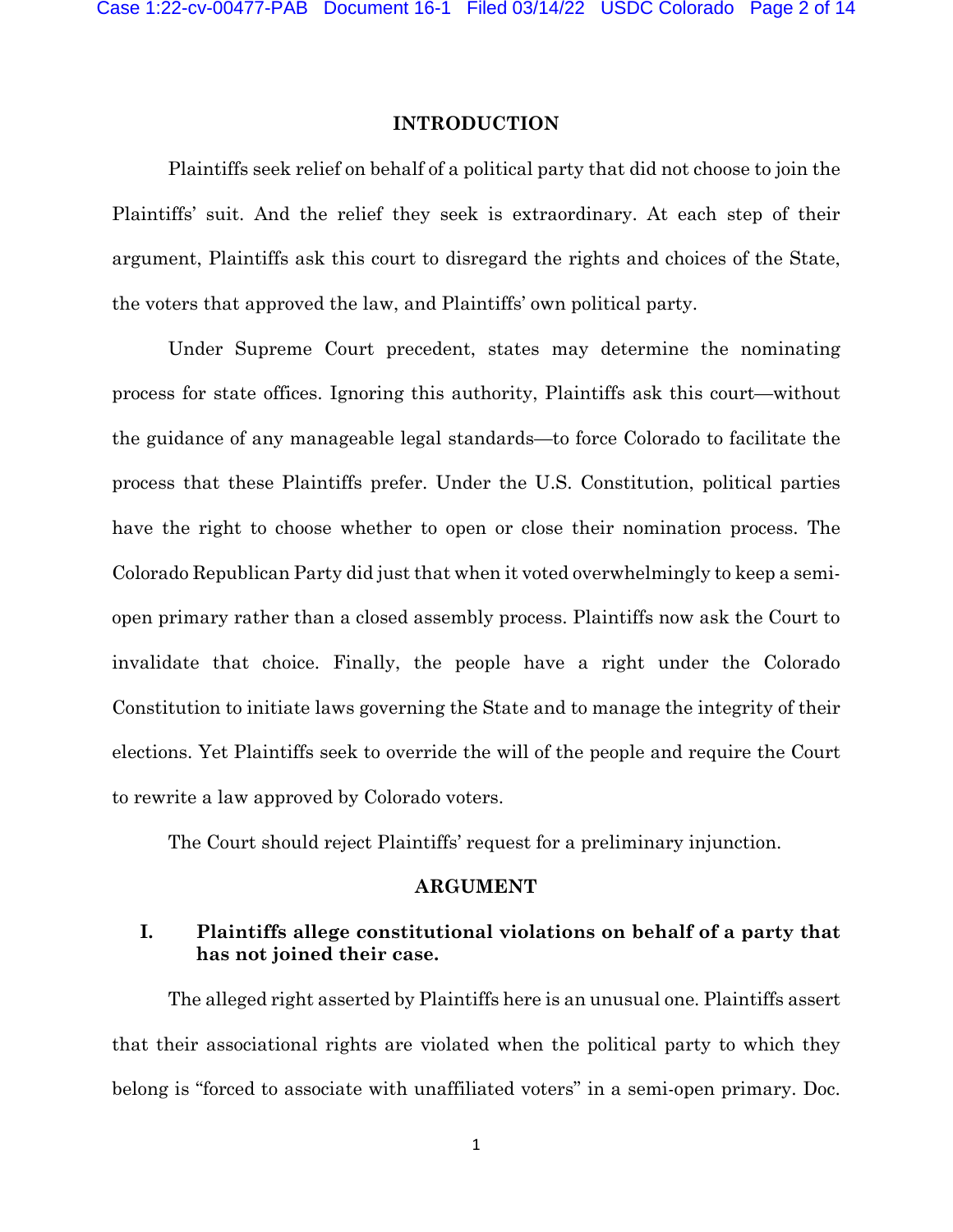2-1, Plaintiffs' Memorandum at 6. But Plaintiffs are not the Colorado Republican Party, and the Colorado Republican Party is not a party here. Rather, Plaintiffs are singular members of the Colorado Republican Party who happen to disagree with their party's decision to hold a semi-open primary.[1](#page-2-0)

Plaintiffs note that the Republican State Central Committee voted to authorize the "Republican Party of Colorado, its members, or both" to bring this lawsuit. Doc. 1, Complaint at ¶ 31. But only five individual members of the Colorado Republican Party are plaintiffs here; the Party itself is not.[2](#page-2-1) Plaintiffs lack standing to bring their constitutional claims on behalf of a party that chose not to join their suit or file a separate action itself.

### **II. Plaintiffs' alleged associational right would force Colorado to use state power contrary to Supreme Court precedent.**

Even if Plaintiffs had standing to raise their constitutional claims, Proposition 108 does not compel political parties to associate with unaffiliated voters. Instead, it expressly allows parties to nominate candidates by a closed assembly or convention, thereby offering political parties the option to remove unaffiliated voters from this process. C.R.S. § 1-4-702(1). The right Plaintiffs seek is the right to force the State to use its election machinery—including all taxpayer-funded resources required to

<span id="page-2-0"></span><sup>1</sup> *Colorado Matters: Colorado GOP chair on party's priorities; Remembering Ron Miles*, Colorado Public Radio (March 11, 2022) *available at*  https://www.npr.org/podcasts/413443142/colorado-matters (statement at 20:32 by party chair: "that's a lawsuit that [the] Colorado GOP is not involved in. The people bringing that are representing specific Republicans who share that viewpoint[.]").

<span id="page-2-1"></span><sup>2</sup> As of 2021, the Republican State Central Committee had 686 voting members. *See*  Doc. 1, Complaint at 8.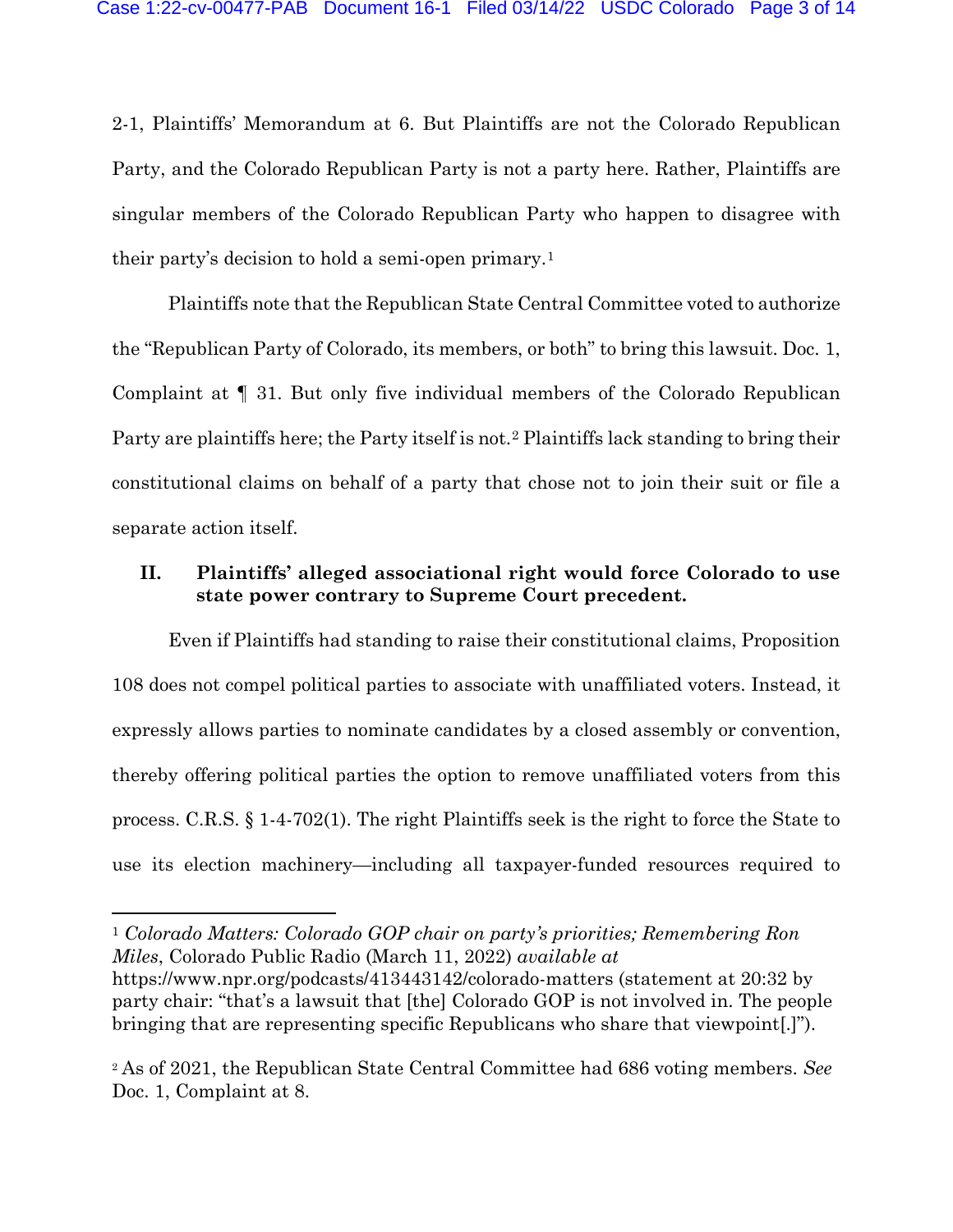support a statewide primary—in a manner contrary to that authorized by law in the state and approved by voters.

Prior Supreme Court caselaw rejected the very argument Plaintiffs advance here. Though a party has the right to close its nominating contest, it has no concomitant right to require the State to conduct and pay for whatever type of nominating contest the party desires. *California Democratic Party v. Jones*, 530 U.S. 567 (2000). In fact, the reverse is true. The Supreme Court acknowledged that "[s]tates have a major role to play in *structuring* and monitoring the election process, including primaries." *Id.* at 572 (emphasis added). And the Court considered it "too plain for argument" that a state may choose the process a party uses to select its nominees. *Id.* (quotation omitted).

The division of rights is clear. A state cannot require a party to keep its primary open, or to keep its primary closed. *Id.*; *see also Tashjian v. Republican Party of Connecticut*, 479 U.S. 208, 215-16 (1986). But when a political party engages in a state-run and state-financed election, the state acquires a "legitimate governmental interest in ensuring the fairness of the party's nominating process, enabling it to prescribe what that process must be." *New York State Bd. of Elections v. Lopez Torres*, 552 U.S. 196, 202-03 (2008).

That is what Colorado did here. In approving Proposition 108, Colorado voters allowed political parties to hold a semi-open primary election using the State's voting machinery and taxpayer funds. And Proposition 108 offers the option for major political parties to bar unaffiliated voters from their nominating contests—by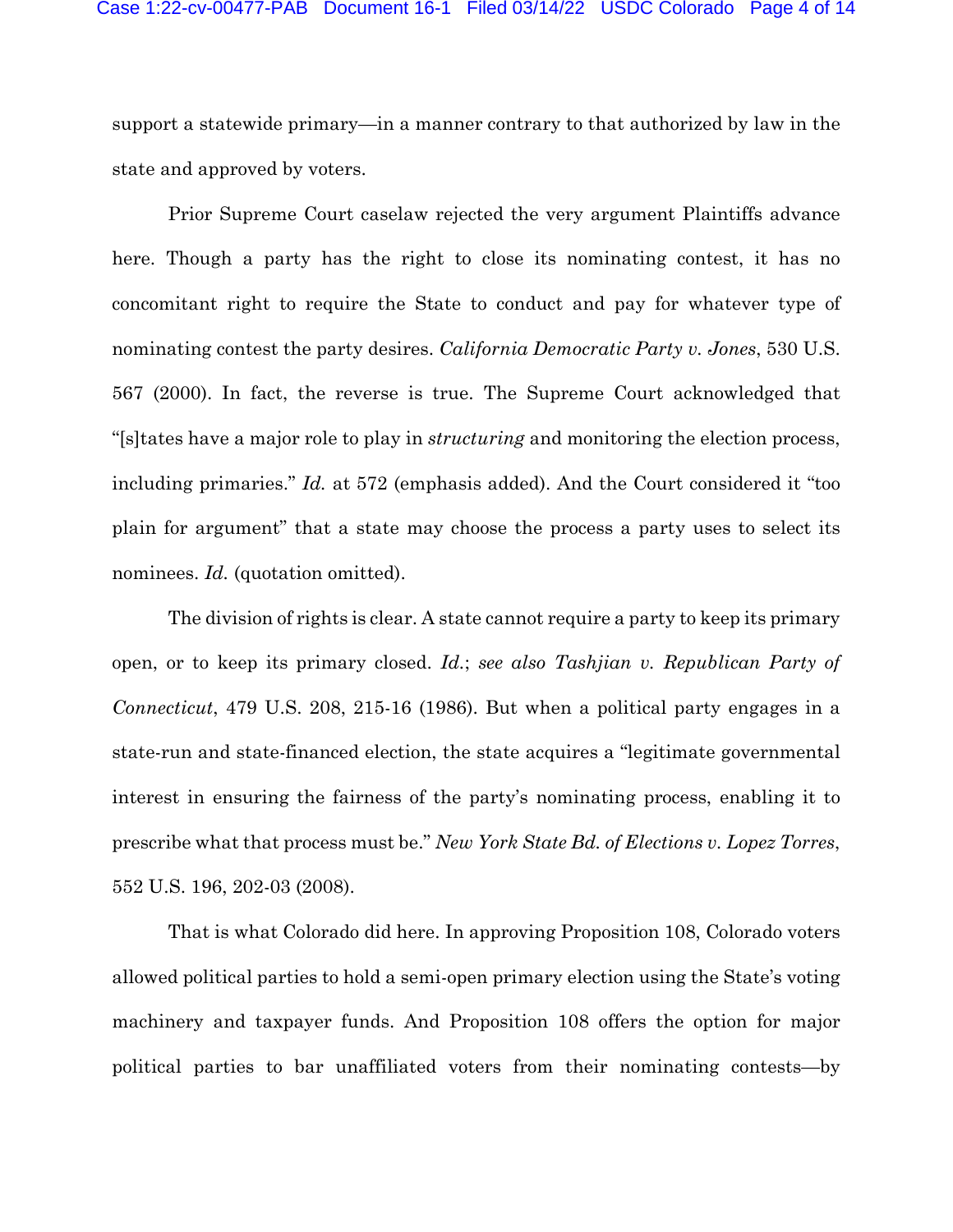allowing candidate selection via a "closed" assembly or convention should at least three-fourths of a party's central committee members approve. C.R.S. § 1-4-702(1). Plaintiffs now seek a court order that would require the State to hold and pay for a closed primary—a candidate selection method that was eliminated by Proposition 108. There is no right to force the State to expend millions to hold the type of nominating contest that these Plaintiffs prefer.

#### **III. Plaintiffs' arguments would frustrate the State's legitimate reasons to offer a semi-open primary and a closed caucus or assembly.**

While any conceivable nominating process "invariably impose[s] some burden upon individual voters and political parties," these burdens "must necessarily accommodate a state's legitimate interest in providing order, stability, and legitimacy to the electoral process." *Utah Republican Party v. Cox*, 892 F.3d 1066, 1076 (10th Cir. 2018). Proposition 108 serves the State's legitimate interests in the fairness and stability of Colorado's nominating process.

In approving Proposition 108, Colorado voters created the opportunity for all voters to participate fully in a publicly financed election. *See* App'x A, "An Analysis of 2016 Ballot Proposals," LEGIS. COUNCIL OF THE COLO. GEN. ASSEM. at 66 (Sept. 12, 2016) ("2016 Blue Book"). Prior to Proposition 108, unaffiliated voters—a significant portion of the Colorado electorate—could not help choose the candidates that appeared on the general election ballot. In some if not most elections, the primary election is more consequential than the general election in determining who holds public office. Consequently, prior to Proposition 108, unaffiliated voters in such elections had little to no meaningful participation in selecting their elected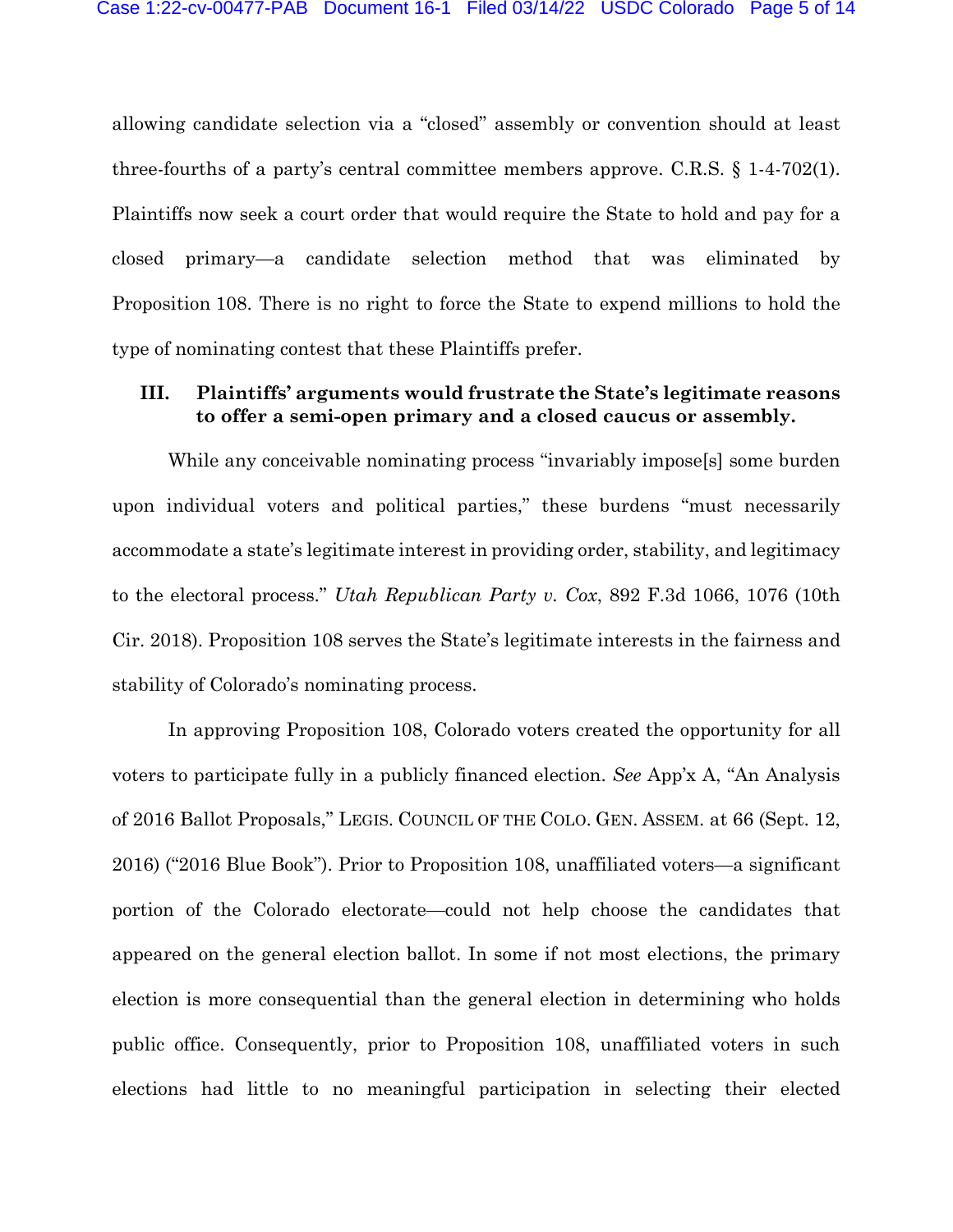representatives. Proposition 108 gives these unaffiliated voters a voice in the selection of candidates for public office if a political party chooses to hold a semi-open primary.

The people of Colorado determined that Proposition 108's balance—providing a semi-open primary, and a closed caucus or assembly—best served the State's interest in the fairness of its nominating process. *New York State Bd. of Elections*, 552 U.S. at 202 (states have a "legitimate governmental interest in ensuring the fairness of the party's nominating process"). The choice to enfranchise unaffiliated voters in primary elections was made (in part) to grant "unaffiliated voters, who are Colorado taxpayers, the opportunity to vote in publicly financed primary elections." App'x A, 2016 Bluebook at 66. The voters therefore decided to allow major parties to use state funds to host a primary only if a political party kept its primary semi-open to unaffiliated voters. Political parties may close their nominating processes if they so choose, but may not use the money of unaffiliated taxpayers to fund a statewide primary when they do so.

The structure of Proposition 108's opt-out provision also reinforces the order and stability of Colorado's elections. The requirement that three-fourths of a major political party's central committee endorse a change to restrict selection of candidates to party members in a closed assembly or convention is sensible, reasonable, and serves important priorities. If the opt-out threshold were easily crossed, a party might revert back and forth between nominating systems with the prevailing political winds. This in turn would cause primary elections to be less stable and lead to voter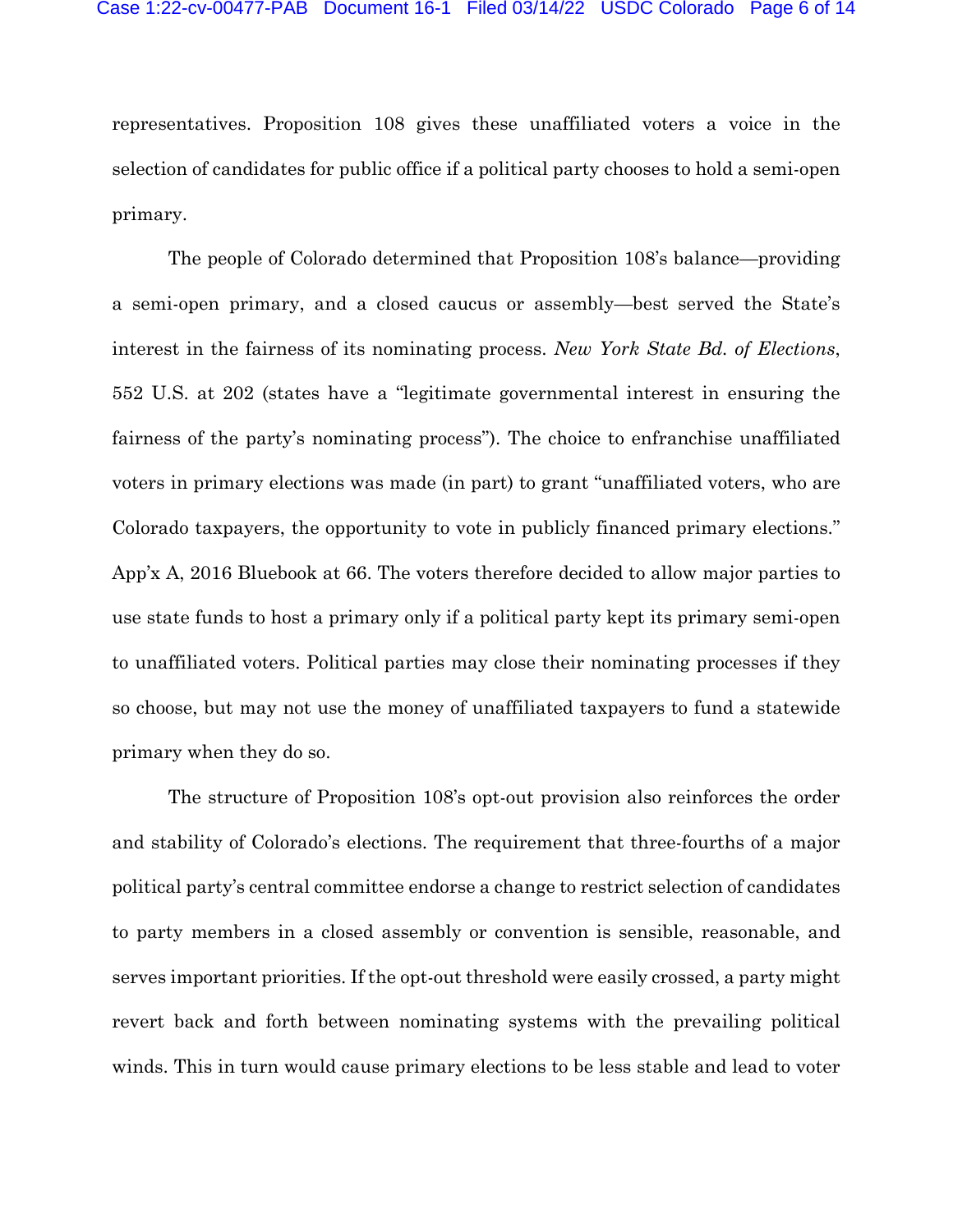confusion. *Purcell v. Gonzalez*, 549 U.S. 1, 4 (2006) (discussing risks of voter confusion based on pre-election changes to applicable rules). In any event, the threshold set by Proposition 108 would not have mattered to this case, as two-thirds of the Colorado Republican Party's State Central Committee voted to reject a closed assembly or convention and instead keep a semi-open primary.[3](#page-6-0) In short, the Colorado Republican Party would not have changed its nominating process for this election even if the threshold for change was a simple majority.

States may not violate the associational rights of parties by requiring parties to include non-members in their nomination process. But if states provide the option for political parties to include or exclude non-members, states may structure their nominating process to promote legitimate public interests in electoral fairness and stability. That is what Colorado has done here.

## **IV. Plaintiffs' argument would defy the will of the Colorado Republican Party.**

Proposition 108 allows political parties to choose whether to proceed with a semi-open primary that includes unaffiliated voters, or to select candidates via a closed assembly or convention. Plaintiffs imply that a political party must necessarily prefer a closed contest. But there are compelling reasons for political parties to include unaffiliated voters in their nominating contests. Here, the Colorado Republican Party overwhelmingly rejected the option to proceed via assembly or

<span id="page-6-0"></span><sup>3</sup> Alex Burness, *Millions will keep primary voting access as Colorado GOP rejects controversial opt-out plan*, THE DENVER POST, Sept. 18, 2021, https://tinyurl.com/bderhprv (last visited March 12, 2022).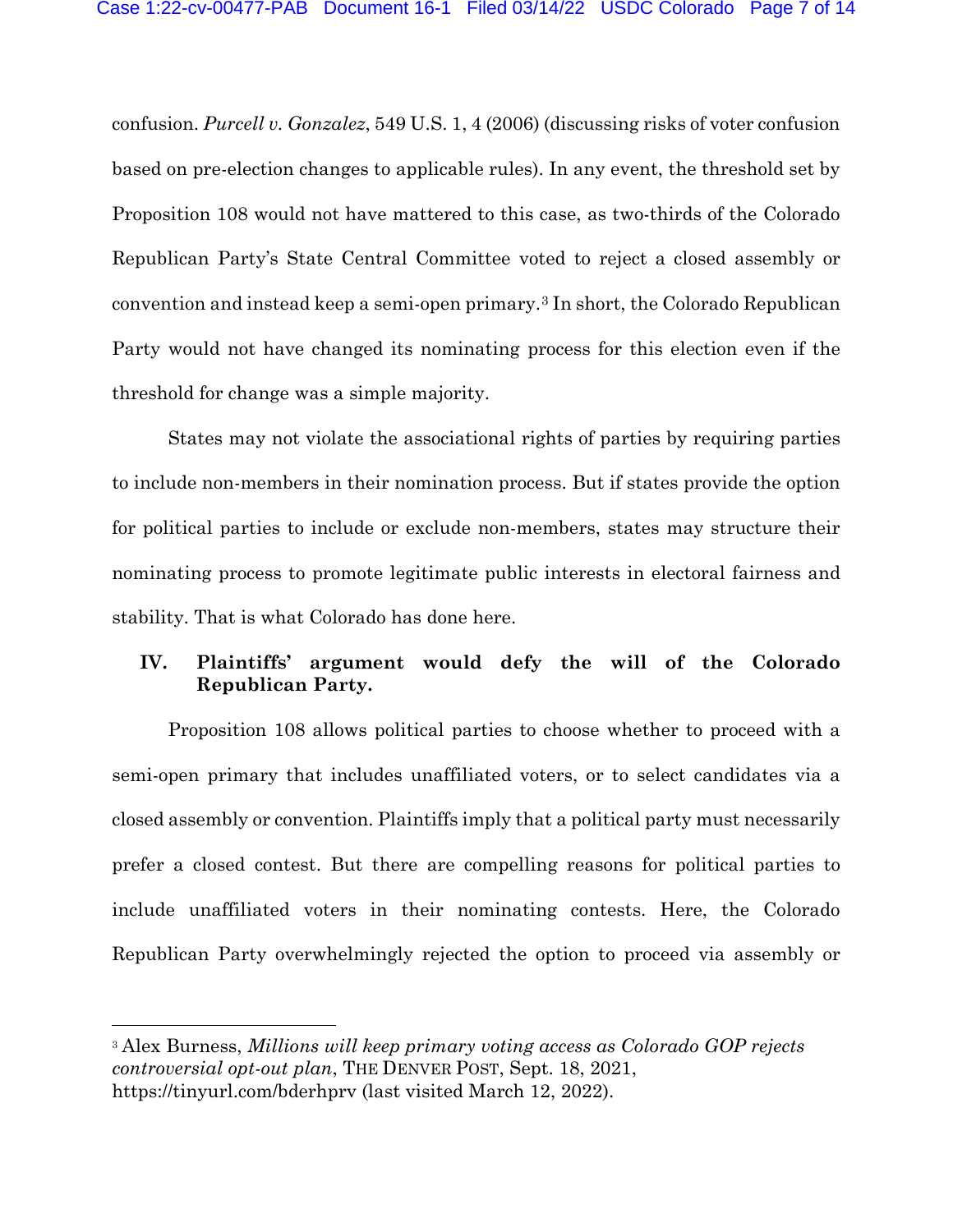convention and will move forward with a semi-open primary election to select its candidates.[4](#page-7-0) This choice was made using the reasonable processes established by Proposition 108. The Court should respect the Colorado Republican Party's choice.

There are good reasons for political parties to affirmatively choose an open or semi-open primary, and good reasons to disregard Plaintiffs' suggestion that political parties fear disruption by unaffiliated voters. First, unaffiliated voters often hold a preference towards and are consistent voters for a particular political party. An overwhelming majority of unaffiliated voters—over eighty percent—lean toward either the Republican Party or the Democratic Party. *See* Pew Research Center, *Political Independents: Who They Are, What They Think* (March 14, 2019).<sup>[5](#page-7-1)</sup> A political party might naturally wish to ensure that the candidate it selects is acceptable to these voters as well as to party members.

More strategically, political parties may wish, for good reasons, to seek the views of unaffiliated voters in party primaries. This is especially so where, as in Colorado, unaffiliated voters are essential to winning any general election. Excluding unaffiliated voters from a primary, as some Republican Party leaders have noted, $6$ 

<span id="page-7-0"></span><sup>4</sup> *Id.*

<span id="page-7-1"></span><sup>5</sup> *Available at* https://www.pewresearch.org/politics/2019/03/14/politicalindependents-who-they-are-what-they-think.

<span id="page-7-2"></span><sup>6</sup> As former Republican State Treasurer noted in, "Colorado Republicans are flirting with political suicide . . . We can't win elections without attracting unaffiliated voters, whom Democrats shrewdly embrace. If Republicans shun them, our party—and candidates—will become irrelevant." Mark Hillman, Opinion, "The Podium: GOP Can't Afford to Shun UAV, Colorado Politics (Aug. 18, 2021), *available at*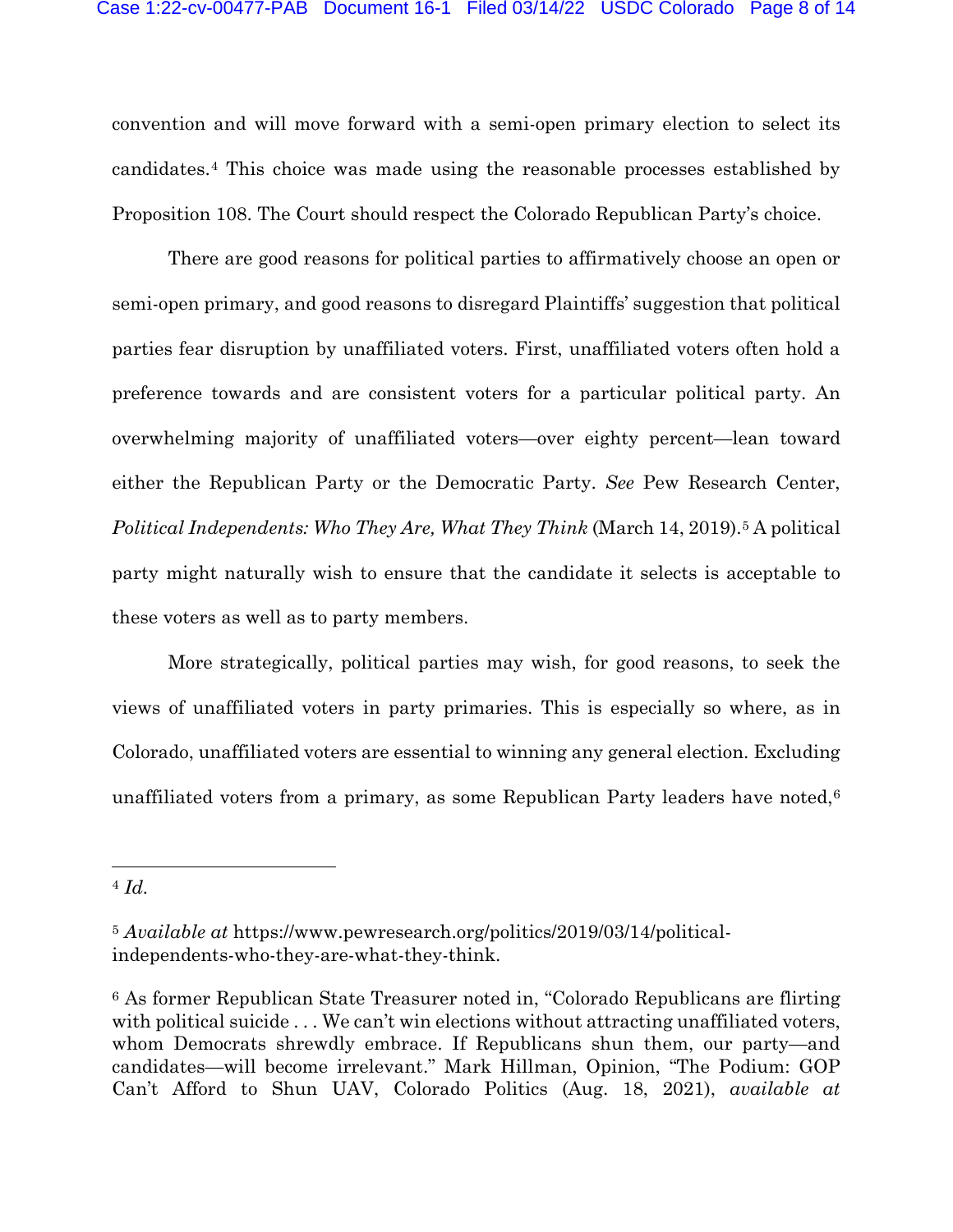threatens to harm the electoral prospects of a political party's candidate. Consequently, political parties selecting the process that determines the candidates on the ballot will need to consider carefully whether they opt for a candidate whose views are more responsive to the views of the majority than a candidate voted on only by those who choose to affiliate with a political party.

Plaintiffs raise the specter of so-called "party raiding"—that is, where partisans from one political party tactically vote in another party's elections—as a risk a political party assumes when participating in an open or semi-open primary. Though these concerns are sometimes highlighted by advocates, *see* Doc. 2-1 at 6, "party raiding" more often haunts arguments in court than polling places. Neither courts nor recent literature have found actual evidence of this sort of voting behavior. *See, e.g.*, Rick Rojas, *There's No G.O.P. Primary in South Carolina. Some Republicans Will Vote Anyway*, N.Y. TIMES (Feb. 25, 2020) (noting that "evidence of [party raiding] efforts achieving any sort of significant influence is hard to find.");[7](#page-8-0) John Johnson, *Do Primary Voters Strategically Vote in the Opposition's Primary?*, MARQUETTE UNIV. LAW SCH. FACULTY BLOG (Feb. 20, 2019) (in study of Wisconsin's open primaries, "there is no evidence that this kind of voting behavior occurs at all[.]");[8](#page-8-1) *see also Tashjian*, 479 U.S. at 219 n.9 (noting that a study commissioned by the national

https://www.coloradopolitics.com/opinion/the-podium-gop-cant-afford-to-shun-theuav/article\_999fc10a-ffd1-11eb-86df-5b0b2f142aa3.html.

<span id="page-8-0"></span><sup>7</sup> *Available at* https://www.nytimes.com/2020/02/25/us/south-carolina-primaryoperation-chaos.html?smid=tw-nytimes&smtyp=cur.

<span id="page-8-1"></span><sup>8</sup> *Available at* https://law.marquette.edu/facultyblog/2019/02/do-primary-votersstrategically-vote-in-the-oppositions-primary.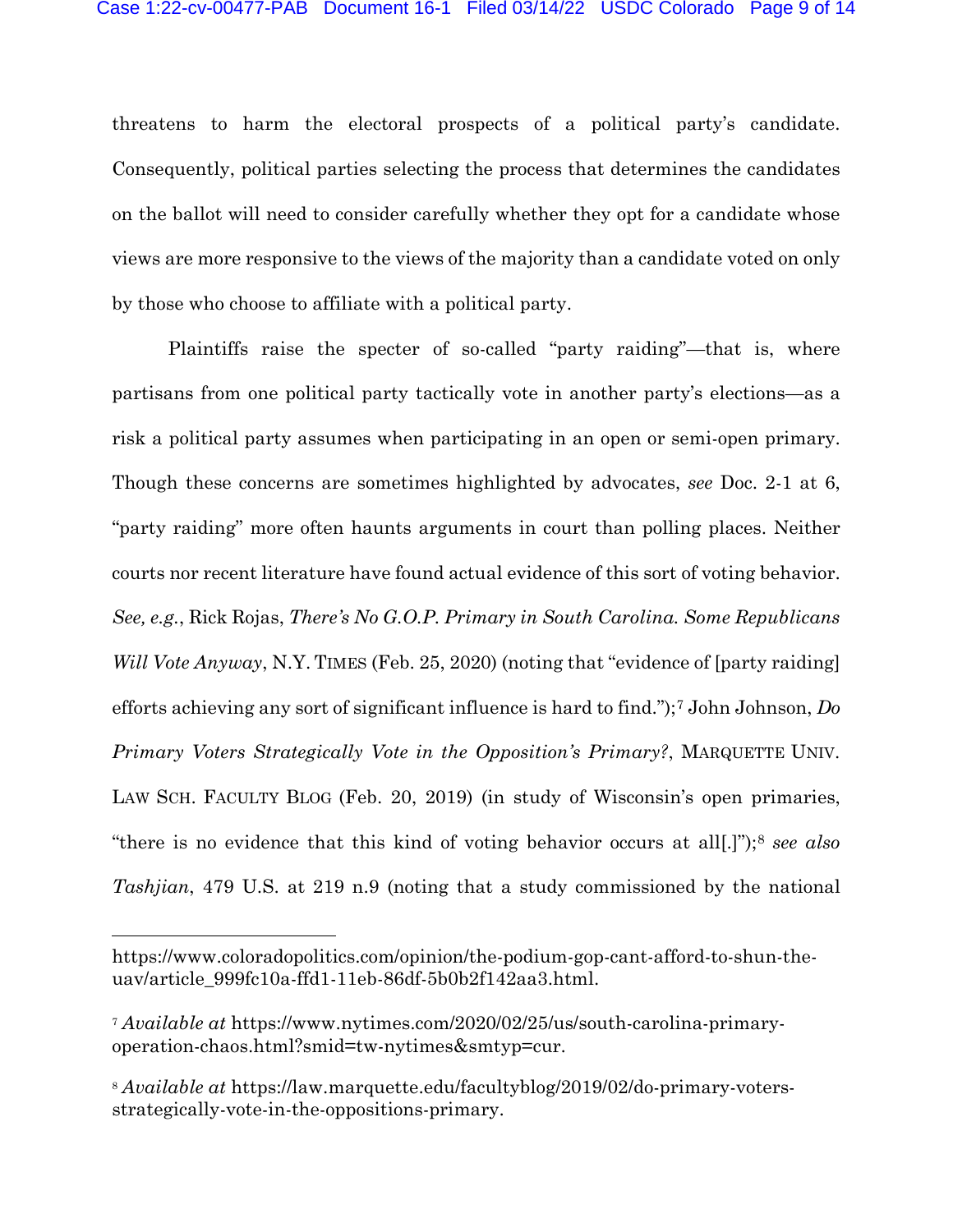Democratic Party "concluded that the existence of 'raiding' has never been conclusively proven by survey research" (cleaned up)). The Court should reject these arguments as unsupported.

There are compelling reasons for a party to prefer open or semi-open primaries. The Colorado Republican Party opted to keep its nominating contest semi-open. The Court should respect that choice.

### **V. The remedy sought by Plaintiffs would re-write Proposition 108 and cause confusion and chaos.**

Finally, the remedy that Plaintiffs seek is unlawful. They do not seek to simply invalidate Proposition 108. Instead, they ask the Court to re-write it: by including an option for any major political party "to notify the Secretary of State by April 14, 2022, that they wish to prohibit unaffiliated electors from voting in their primary elections." Doc. 2-1, Plaintiffs' Memorandum at 16. This so-called remedy is both legally inappropriate and practically unworkable. It risks injecting confusion and chaos into Colorado's candidate selection process.

First, the option of a closed, taxpayer-financed and government-supervised primary for major parties was never approved by the electorate. In fact, it was eliminated as an option as soon as Proposition 108 took effect. When a statute is unconstitutional, neither plaintiffs nor courts may rewrite the statute in the way they prefer to avoid the perceived constitutional infirmity. *E.g.*, *Nasrallah v. Barr*, 140 S. Ct. 1683, 1692 (2020) ("[I]t it is not the proper role of the courts to rewrite the laws[.]"); *Jennings v. Rodriguez*, 138 S. Ct. 830, 836 (2018) (noting that a court "must interpret the statute, not rewrite it"). This rule is particularly important in election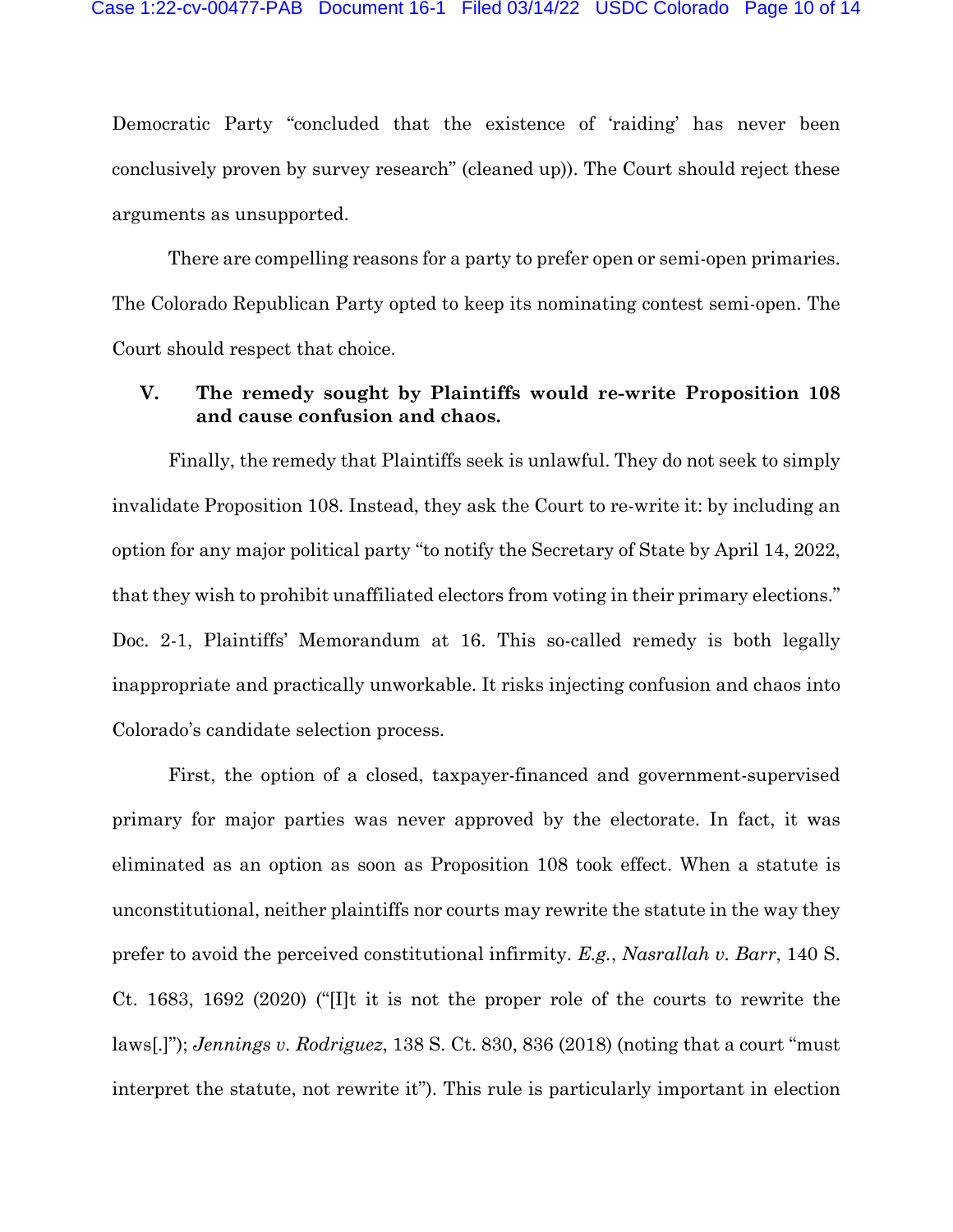law, where "[w]ith uncertain limits, intervening courts—even when proceeding with best intentions—[] risk assuming political, not legal, responsibility for a process that often produces ill will and distrust." *Vieth v. Jubelirer*, 541 U.S. 267, 307 (2004) (Kennedy, J., concurring).

Yet that is what Plaintiffs seek to do here, by asking the Court to craft a new law, offering major political parties the option to choose closed primaries. In so doing, Plaintiffs ask the Court to nullify the voters' will and for the Court to insert its own alternative nominating process. This proposed remedy disregards both the will of the voters in passing Proposition 108 and the role of the Court in interpreting it.

Plaintiffs' "remedy" is also unworkable. Plaintiffs seek a court order that the State must hold a closed primary if a party so chooses. The details, however, are left unsaid. Who in the party decides whether the primary should be closed—some of its members (but which ones?), its central committee, or some other body? How will the decision be made—by vote, or by some other method? If by vote, what percentage of members must vote for a closed primary? Where and when would such a vote take place, and how would the party ensure that its members were appropriately notified? And if the party does not vote for a closed primary, does the nominating contest default to a semi-open primary, an assembly, or a convention?

Each of these questions highlights that Plaintiffs ask the Court to rewrite the text of Proposition 108—and fill in the blanks itself. And were the Court not to fill in these details (which it cannot do), the primary election would be thrown into chaos only months before the Colorado primaries, resulting in serial and piecemeal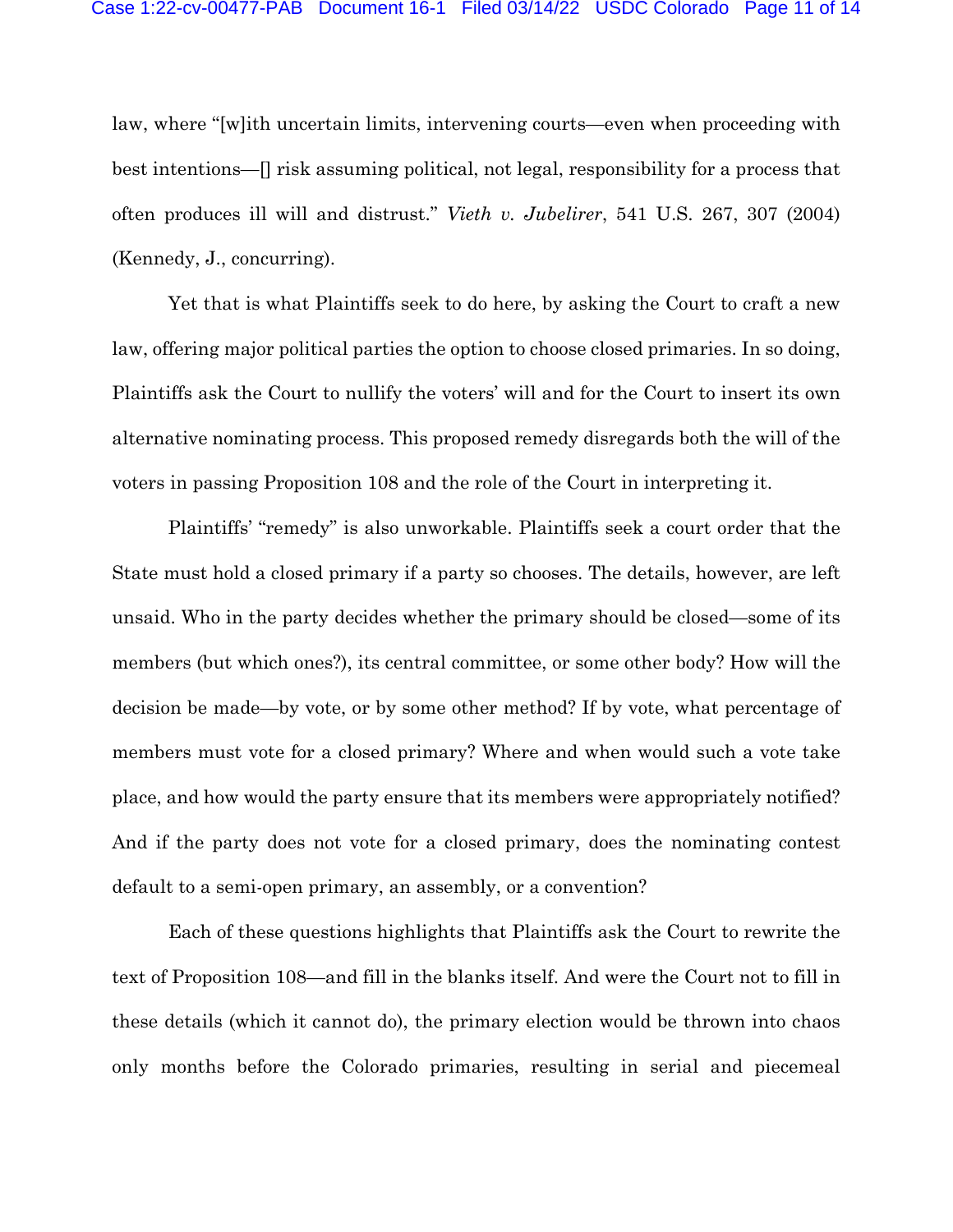litigation for which there is no hope of a quick resolution consistent with an orderly primary and general election that would guarantee a republican form of government under Article IV Section Four of the United States Constitution. A change to Colorado's election laws that would at the very least cause this inevitable chaos would itself violate the Supreme Court's rule against changes that would cause "judicially created confusion" in an upcoming election. *Republican Nat'l Comm. v. Democratic Nat'l Comm*., 140 S. Ct. 1205, 1207 (2020) (citing *Purcell*, 549 U.S. at 4). The Court should decline Plaintiffs' invitation to make such changes here.

#### **CONCLUSION**

*Amici* Governor Jared Polis and Attorney General Philip J. Weiser respectfully urge the Court to reject Plaintiffs' motion for a preliminary injunction.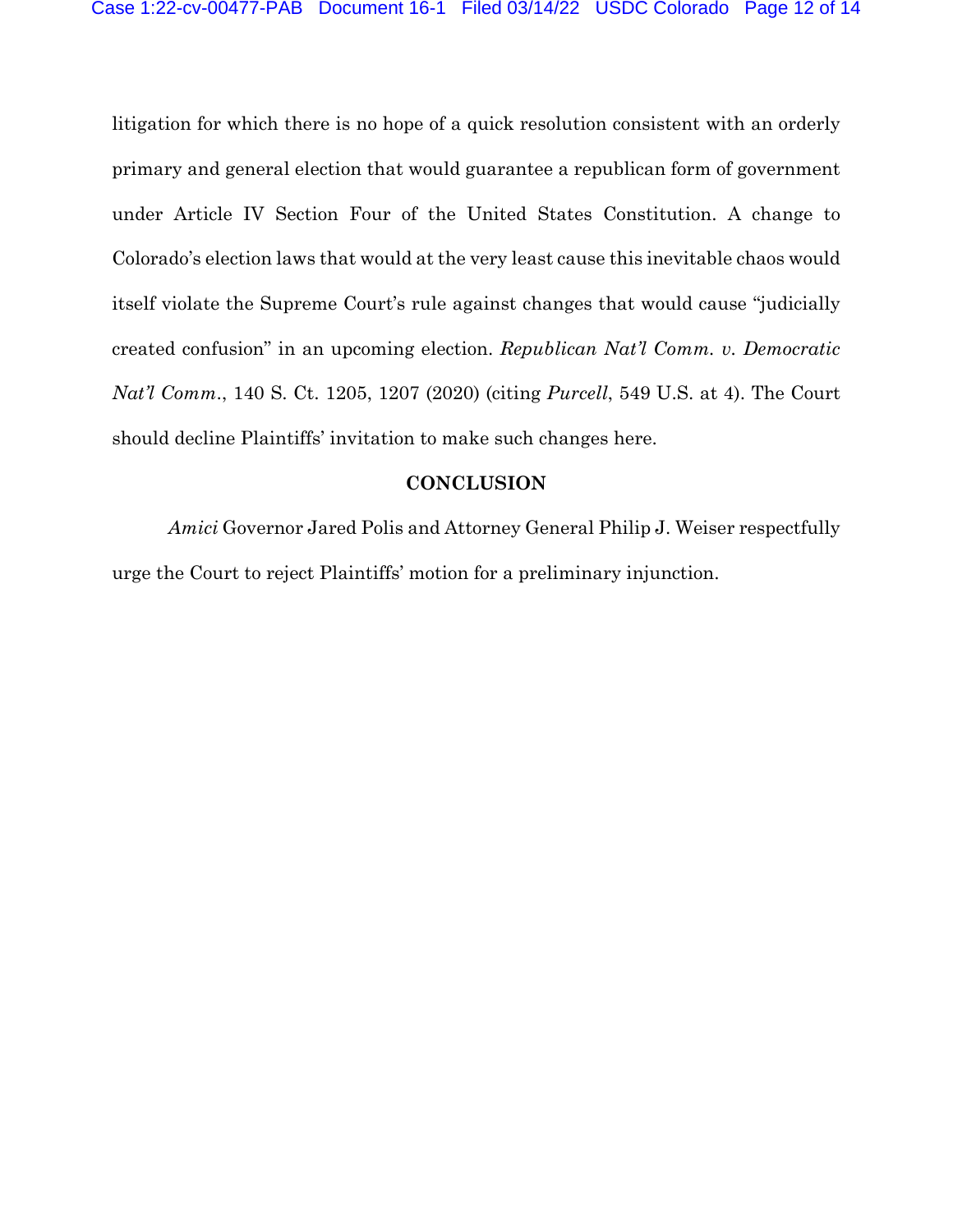Dated March 14, 2022.

PHILIP J. WEISER Attorney General of Colorado

*/s/ Abigail M. Hinchcliff* NATALIE HANLON LEH Chief Deputy Attorney General

ERIC R. OLSON Solicitor General

KURTIS T. MORRISON Deputy Attorney General

\*ABIGAIL M. HINCHCLIFF First Assistant Attorney General

1300 Broadway, 10th Floor Denver, Colorado 80203 Abigail.Hinchcliff@coag.gov

Attorneys for *Amici Curiae* \**Counsel of Record*